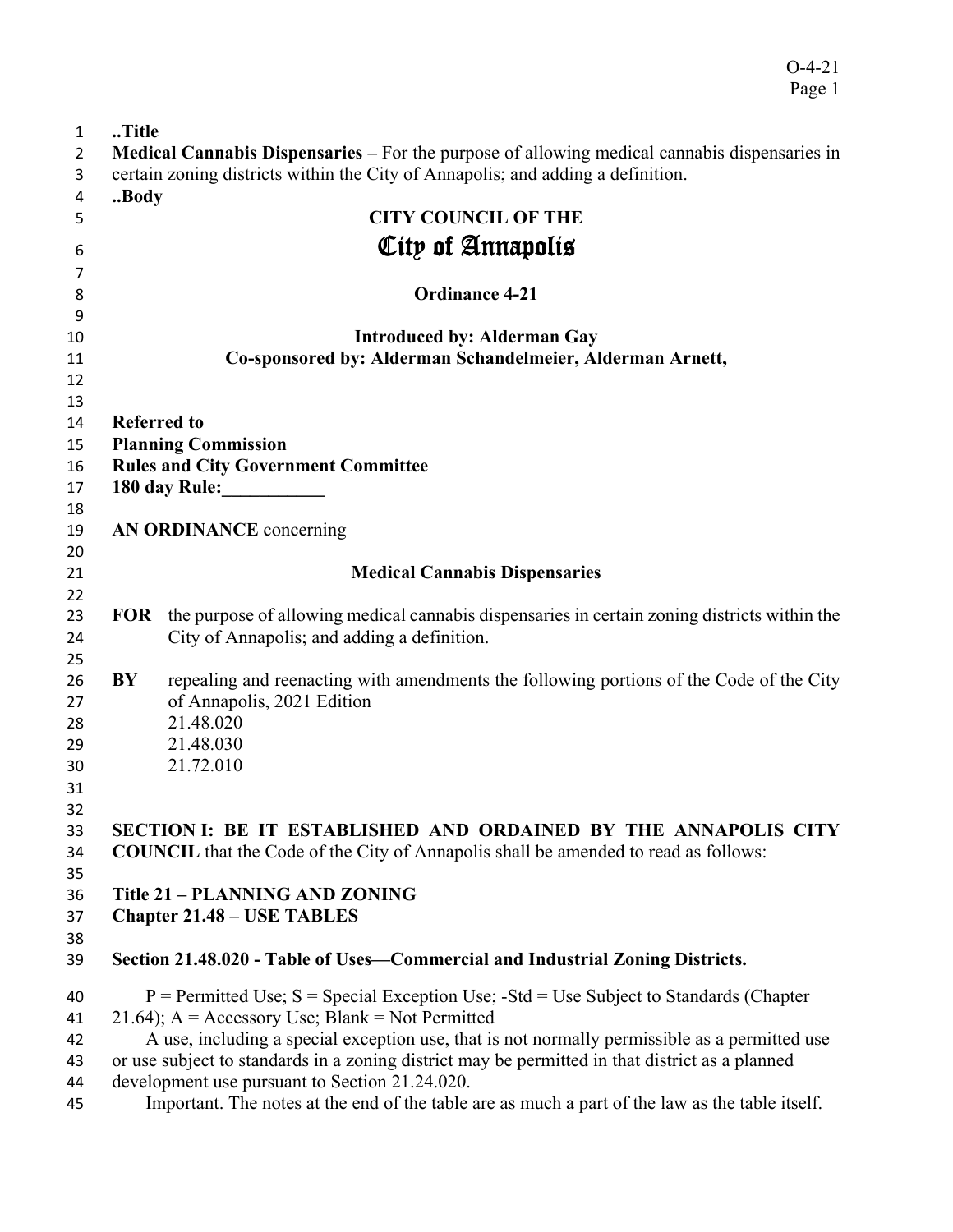| <b>Uses</b>                                     | <b>B1</b> | <b>B2</b> | B3 | District   District   District   District   District   District   District   District   District   District<br>$B3-CD$ | BCE | <b>BR</b> | C <sub>2</sub> | C2A | PM <sub>2</sub>                   |                |
|-------------------------------------------------|-----------|-----------|----|------------------------------------------------------------------------------------------------------------------------|-----|-----------|----------------|-----|-----------------------------------|----------------|
| MEDICAL<br><b>CANNABIS</b><br><b>DISPENSARY</b> | P         |           | P  |                                                                                                                        |     | D         | D              | P   | <sup>1</sup> P Std <sup>1,2</sup> | P <sup>1</sup> |

- 1 Notes:
- 2 Uses in the PM2 district are subject to the following provisions as indicated in the table:

3 1. This use is permitted as a principal use only in districts that do not adjoin (along non-street

- 4 frontage) property zoned R1, R1A, R1B or R2.
- 5 2. This use is permitted as an incidental use in a structure that contains business, professional or
- 6 governmental offices provided that gross floor area of all incidental uses does not exceed the
- 7 amount of space devoted to the first floor of a multistory structure; except, that in no case shall it
- 8 exceed thirty-three percent of the total gross floor area. This use is considered a neighborhood
- 9 convenience use and is subject to standards given in Section 21.64.420.
- 10 3. If the principal use with which the drive-thru facility is associated is a special exception use,
- 11 then the drive-thru facility requires special exception approval.
- 12 4. ATMs are permitted as walkups subject to all other applicable regulations. In the C2 and C2A
- 13 districts, drive-through facilities are not permitted. 14
- 15 REVISOR'S NOTE: In this section, the use "Medical Cannabis Dispensary" is added. 16 See the defined term in Section 21.72.010.D of this Ordinance.
- 18 No other changes are made.
- 19 20

22

17

## 21 **Section 21.48.030 - Table of Uses—Office and Mixed Use Zoning Districts.**

- 23  $P =$  Permitted Use;  $S =$  Special Exception Use; -Std = Use Subject to Standards (Chapter 24  $21.64$ ; A = Accessory Use; Blank = Not Permitted
- 25 A use, including a special exception use, that is not normally permissible as a permitted use 26 or use subject to standards in a zoning district may be permitted in that district as a planned
- 27 development use pursuant to Section 21.24.020
- 

28 **Important.** The notes at the end of the table are as much a part of the law as the table itself.

29

| <b>Uses</b>                                  |   | District P   District MX   District PM   District C2P |  |
|----------------------------------------------|---|-------------------------------------------------------|--|
| <b>MEDICAL CANNABIS</b><br><b>DISPENSARY</b> | ັ |                                                       |  |

- 30 Footnotes:
- $1$  If the principal use with which the drive-thru facility is associated is a special exception use,
- 32 then the drive-thru facility requires special exception approval.
- $2^2$  The following apply only to the uses specified: in the MX-1 area only, in planned
- 34 developments with a minimum lot size of five acres, "accessory structures" such as clock towers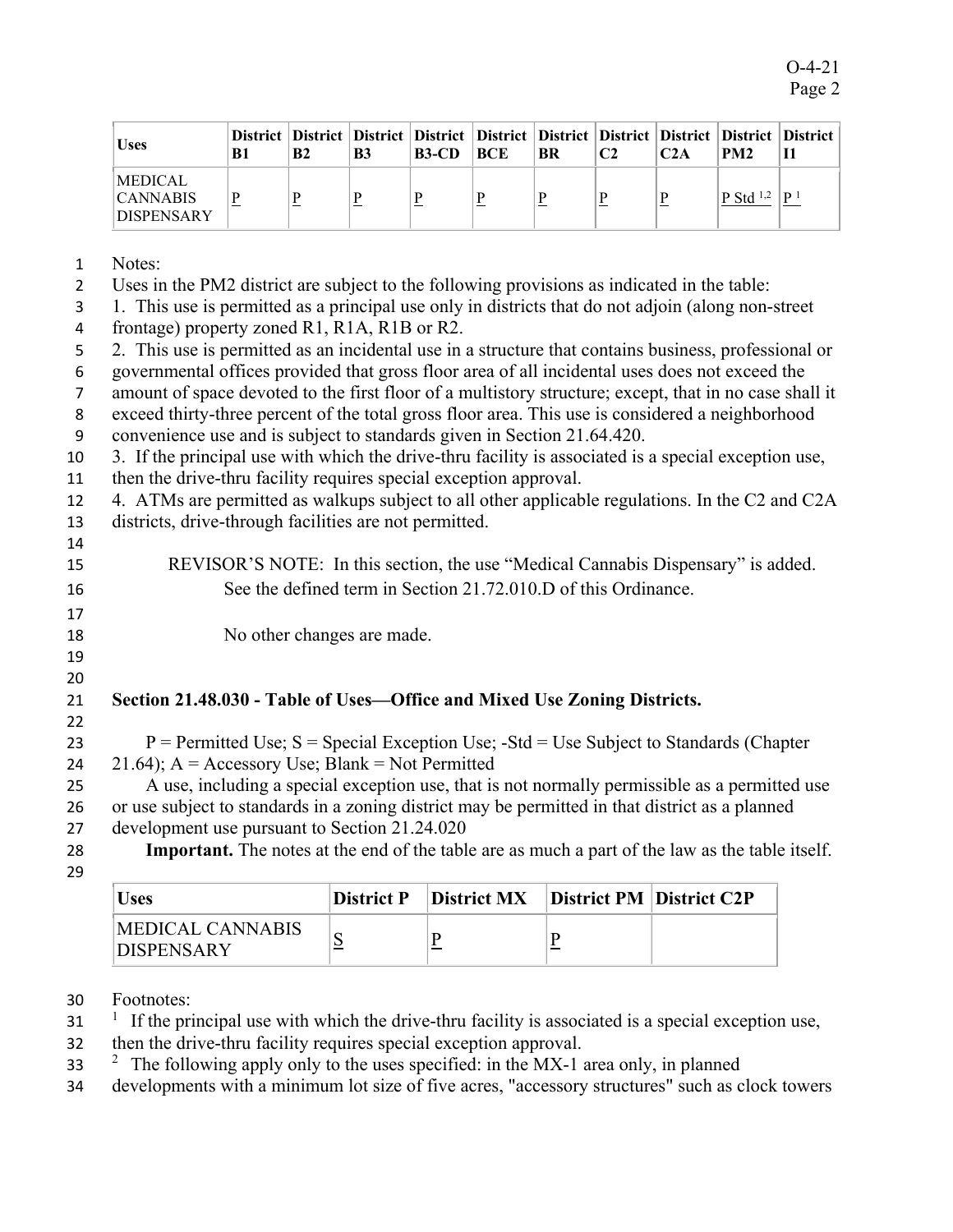| $\mathbf{1}$   | attached to office and/or retail structures and "theaters, indoor" shall not exceed one hundred feet  |  |  |  |  |  |
|----------------|-------------------------------------------------------------------------------------------------------|--|--|--|--|--|
| $\overline{2}$ | in height. See the bulk regulations table in Section 21.50.260.                                       |  |  |  |  |  |
| 3              | <b>Table Notes:</b>                                                                                   |  |  |  |  |  |
| 4              | The following regulations apply to all uses in the MX District:                                       |  |  |  |  |  |
| 5              | 1. Buildings in excess of forty-six feet, but less than fifty-five feet in height are subject to the  |  |  |  |  |  |
| 6              | following:                                                                                            |  |  |  |  |  |
| $\overline{7}$ | a. Either twenty-five percent of the gross floor area shall be designed for retail uses, or           |  |  |  |  |  |
| 8              | residential uses, or a combination of retail and residential uses, alternatively, the entire ground   |  |  |  |  |  |
| 9              | level front façade shall be designed for retail uses, exclusive of: (i) not more than one driveway,   |  |  |  |  |  |
| 10             | which shall not be greater than thirty-three feet wide, required for access to parking; (ii) space    |  |  |  |  |  |
| 11             | required for a lobby and space required for access to upper floor uses. Retail use along the front    |  |  |  |  |  |
| 12             | façade shall have a minimum height of twelve feet and a minimum depth of twenty-five feet;            |  |  |  |  |  |
| 13             | b. If surface parking is located on the zoning lot, it shall be located at the rear of the zoning lot |  |  |  |  |  |
| 14             | and new structures shall be located at the front of the zoning lot. If surface parking is located     |  |  |  |  |  |
| 15             | adjacent to single-family residential use, dense plantings shall be installed and maintained on the   |  |  |  |  |  |
| 16             | zoning lot to provide an effective screen; and                                                        |  |  |  |  |  |
| 17             | c. Any adverse impacts on critical lane levels of service at adjoining intersections shall be         |  |  |  |  |  |
| 18             | mitigated by the applicant.                                                                           |  |  |  |  |  |
| 19             | 2. Buildings in excess of forty-six feet, but less than sixty-five feet in height require special     |  |  |  |  |  |
| 20             | exception approval except as provided in note No. 1 above.                                            |  |  |  |  |  |
| 21             | 3. Uses and combinations of uses located on zoning lots of forty thousand square feet or more         |  |  |  |  |  |
| 22             | require special exception approval, unless such uses are approved as part of a planned                |  |  |  |  |  |
| 23             | development.                                                                                          |  |  |  |  |  |
| 24             |                                                                                                       |  |  |  |  |  |
| 25             | REVISOR'S NOTE: In this section, the use "Medical Cannabis Dispensary" is added.                      |  |  |  |  |  |
| 26             | See the defined term in Section 21.72.010.D of this Ordinance.                                        |  |  |  |  |  |
| 27             |                                                                                                       |  |  |  |  |  |
| 28             | No other changes are made.                                                                            |  |  |  |  |  |
| 29             |                                                                                                       |  |  |  |  |  |
| 30             |                                                                                                       |  |  |  |  |  |
| 31             | Section 21.72.010 - Terms.                                                                            |  |  |  |  |  |
| 32             | List of Definitions.                                                                                  |  |  |  |  |  |
| 33             | D.                                                                                                    |  |  |  |  |  |
| 34             | "MEDICAL CANNABIS DISPENSARY" MEANS AN ENTITY LICENSED UNDER THE                                      |  |  |  |  |  |
| 35             | MARYLAND CODE, HEALTH-GENERAL ARTICLE, TITLE 13, SUBTITLE 33 THAT                                     |  |  |  |  |  |
| 36             | ACQUIRES, POSSESSES, PROCESSES, TRANSFERS, TRANSPORTS,<br>SELLS.                                      |  |  |  |  |  |
| 37             | DISTRIBUTES, DISPENSES, OR ADMINISTERS CANNABIS, PRODUCTS CONTAINING                                  |  |  |  |  |  |
| 38             | CANNABIS, RELATED SUPPLIES, RELATED PRODUCTS CONTAINING CANNABIS                                      |  |  |  |  |  |
| 39             | INCLUDING FOOD, TINCTURES, AEROSOLS, OILS, OR OINTMENTS, OR                                           |  |  |  |  |  |
| 40<br>41       | EDUCATIONAL MATERIALS FOR USE BY A QUALIFYING PATIENT OR CAREGIVER.                                   |  |  |  |  |  |
| 42             |                                                                                                       |  |  |  |  |  |
| 43             | REVISOR'S NOTE: In this section "Medical Cannabis Dispensary" is added to provide                     |  |  |  |  |  |
|                |                                                                                                       |  |  |  |  |  |
| 44             | an express definition of that term.                                                                   |  |  |  |  |  |
| 45             |                                                                                                       |  |  |  |  |  |
| 46             | No other changes are made.                                                                            |  |  |  |  |  |